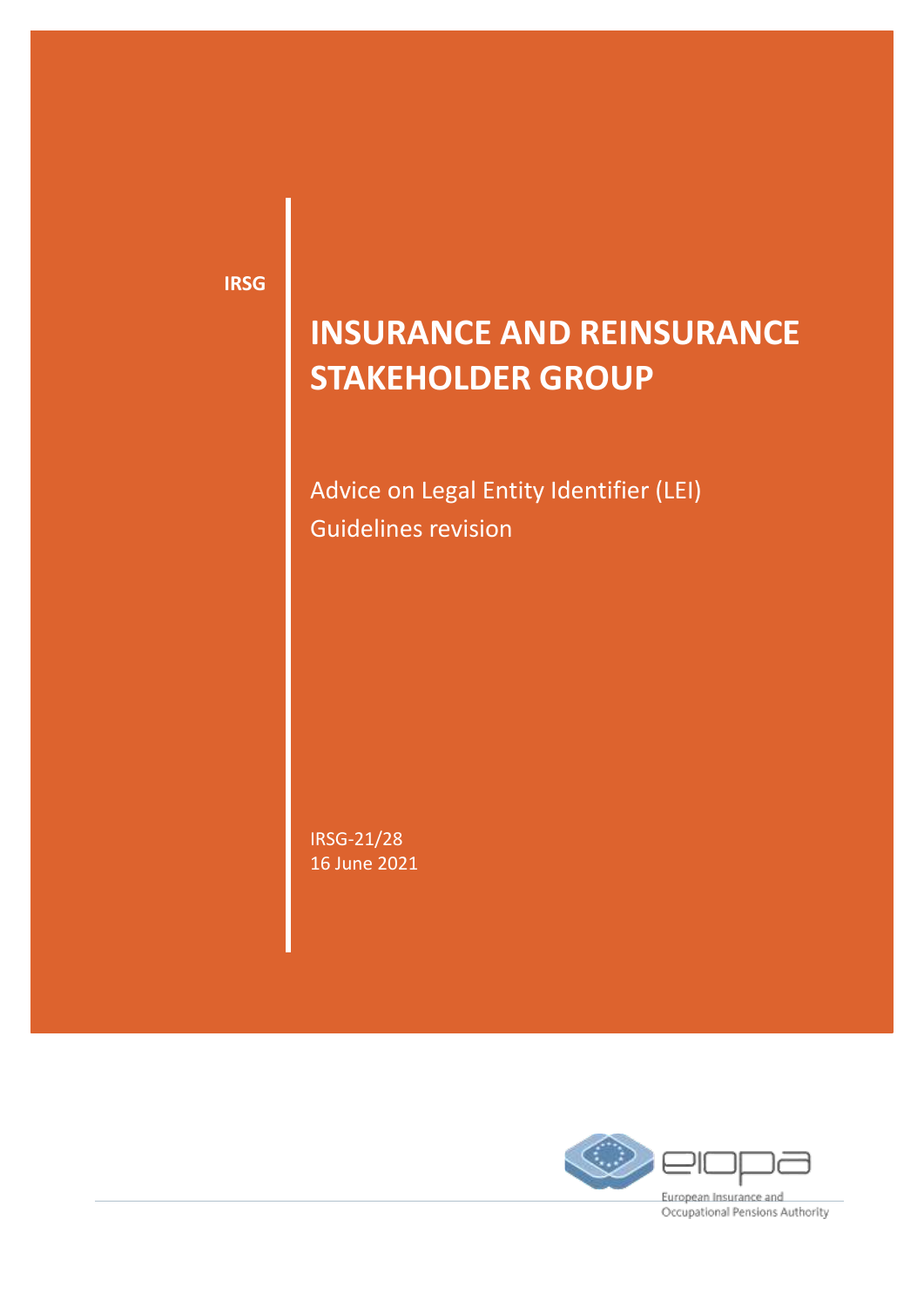Please indicate the desired disclosure level of the comments you are submitting: **\***

- <sup>O</sup> Public
- Confidential

## **Questions to Stakeholders:**

## On policy issue 1 - Keeping the status quo vs Revising the LEI Guidelines

Q1. Do you consider that the revised LEI Guidelines provide sufficient clarity in terms of scope of legal entities?

- **Yes**
- **No**

If **not**, please specify?

IRSG welcomes the fact that the proposal is based on other initiatives linked to reporting and digitalisation. It will likely be positive within the area since LEI is used in most reports by financial counterparties. However, we think there are some uncertainties in GL 1.

Q2. Do you agree with the scope of the legal entities that should have LEI as specified in the revised Guideline 1?

- **Yes**
- **No**

If **not**, please specify?

The part that seems ambiguous is GL 1 (a) (ii), where it is unclear whether the LEI requirement should also cover non-regulated entities. Will all undertakings that fall within the scope of art 212 1 c) in Solvency II directive be subject to requirements? The wording 'in that case' could be misunderstood (the listing refers to the sort of entities included, not how they should use the code).

Furthermore, it could be questioned if it would be proportionate to demand that undertakings that are not regulated within financial markets regulation must obtain an LEI code.

E.g. small subsidiaries/participating interests outside the financial sector will have to have an LEI code. The objectives for this are not clear, and it would lead to an increased administrative burden for the mentioned undertakings.

Q3. Do you consider text of the Guideline 2 (Reporting) as sufficiently clear?

- **Yes**
- **No**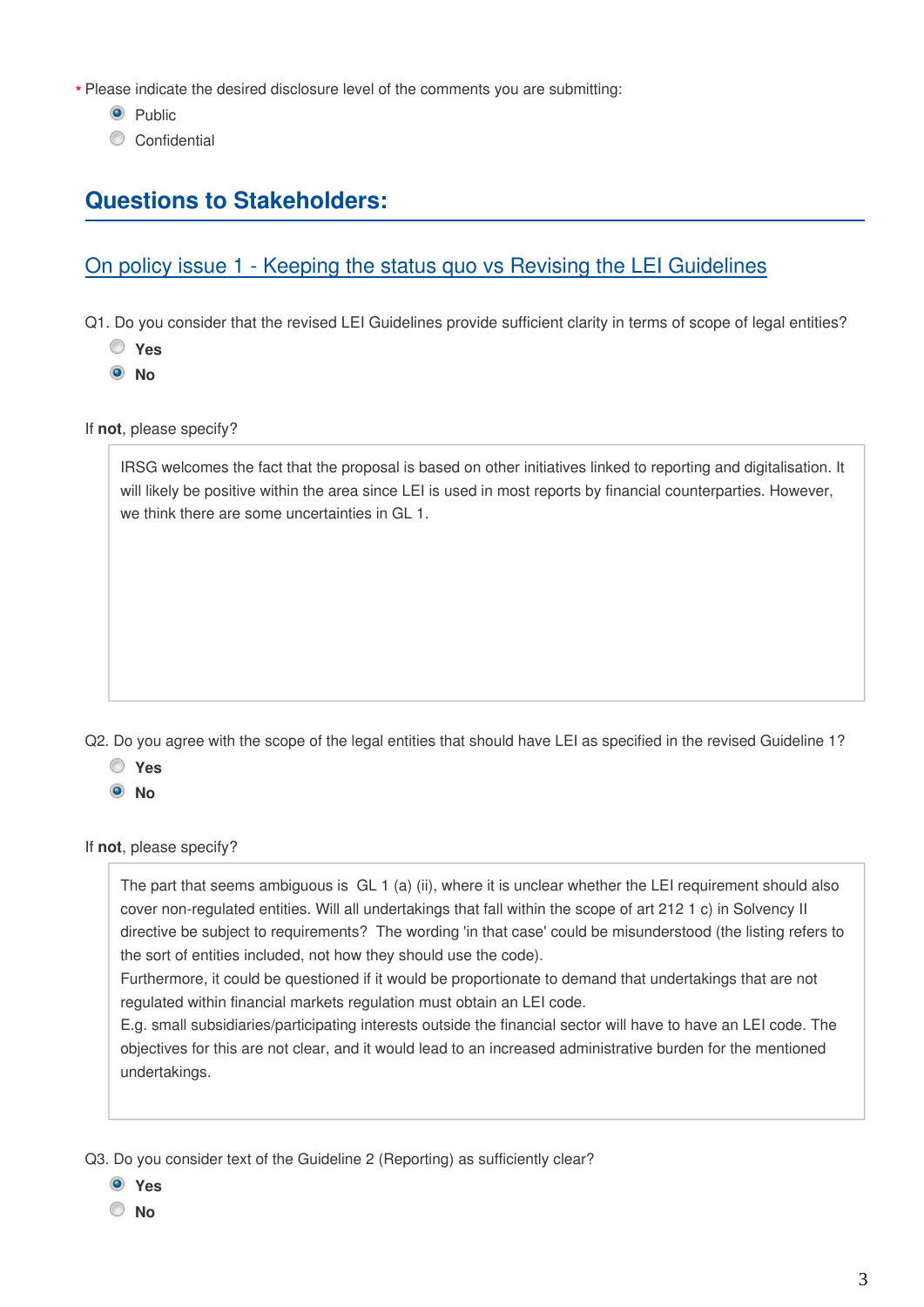# On policy issue 2 - No proportionality vs applying proportionate measures (IORP, IDD)

Q4. In the context of proportionality approach to IORPs what is your view on the proposal under revised Guideline 1?

n/a

Q5. In the context of proportionality approach to intermediaries what is your view on the proposal under revised Guideline 1? Please include also views on the ancillary intermediaries.

n/a

Q6. Do you have any comments in relation to the impact assessment as presented in the Annex I?